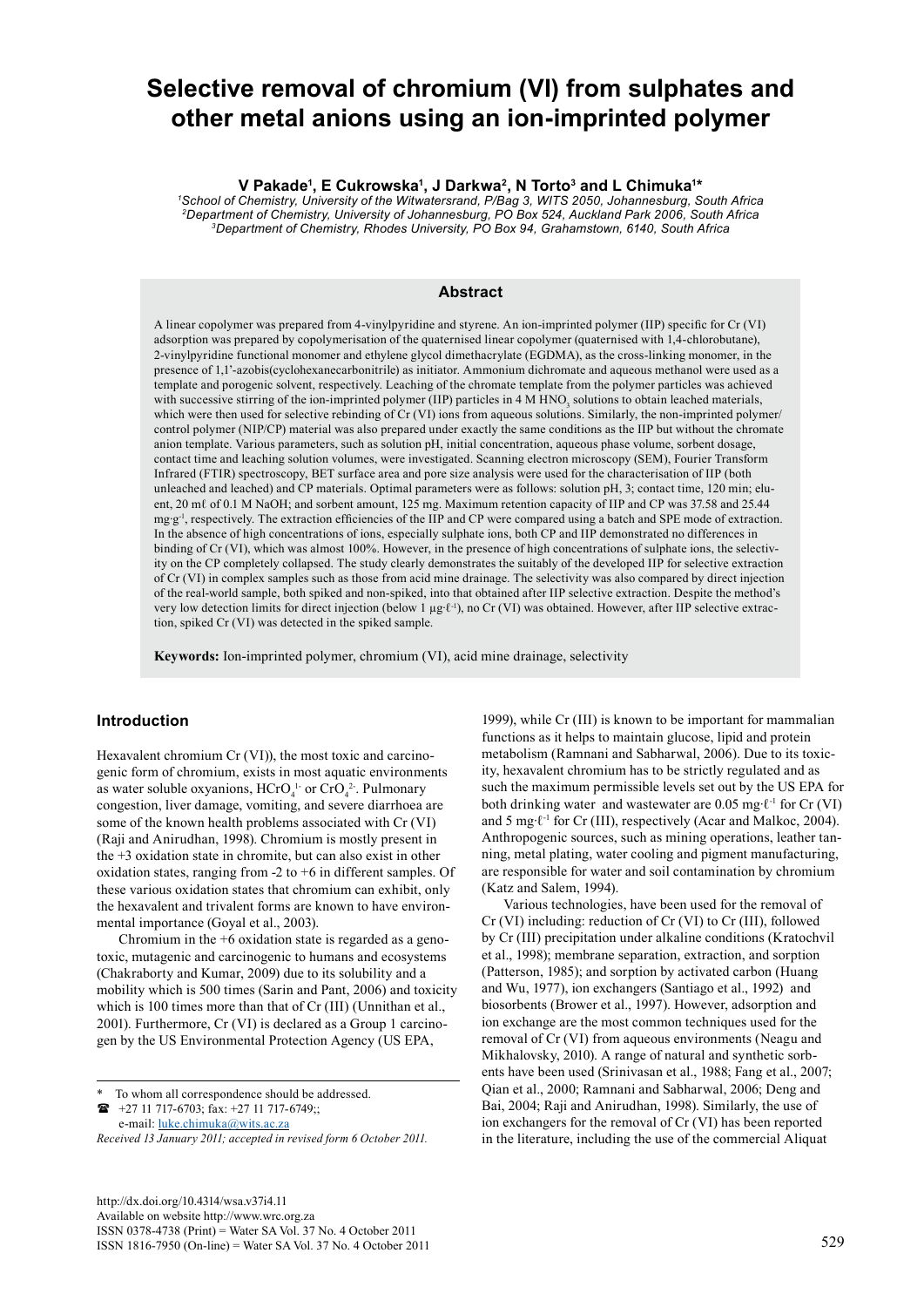336 (Vincent and Guibalf, 2001) and Lewatit-anion exchangers (Pehlivan and Cetin, 2009). Incomplete metal removal, expense, swelling (in case of resins), etc., are some of the drawbacks associated with some of the techniques. Ion-imprinted polymers (IIPs) offer several advantages, including high thermal stability and mechanical strength, over other polymeric materials.

The use of quaternised poly-(4-vinylpyridine) polymers for the removal of anionic species such as chromate, arsenate and perchlorate has been documented (Mitchell et al., 2004; Cannon et al., 2005). The quaternised polymeric molecules are known to possess both the hydrophobic groups and ionic moieties capable of undergoing ion exchange and ion pairing reactions, in aqueous environments, with the anionic species present (Fang et al., 2007). The reason for this is that, after quaternisation, the electron-deficient pyridine ring renders the pyridyl-N more attractive to anions than amine-N (Fang et al., 2007). Of particular interest to this study is the removal Cr (VI) from aqueous environmental samples using quaternised poly(4-vinylpyridine) incorporated in a molecular imprinted polymer backbone. This work is different from the studies reported by Fang et al. (2007) and Gang et al. (2000), who also used quaternised poly(4-vinylpyridine) for the removal of Cr (VI) from aqueous solutions – in the case reported by the former, the polymer was coated on activated carbon and in the case reported by the latter, the polymer was coated on silica gel particles. Ion-imprinted polymer backbones offer the sorbent stability in both alkaline and acidic conditions, as it is known that chromate can exist as  $HCrO<sub>4</sub>$ <sup>-</sup> and  $CrO<sub>4</sub>$ <sup>2</sup>- depending on concentration and pH. Also, imprinting will improve the selectivity and pre-concentration effect, as compared to non-imprinted resins.

# **Experiments**

## **Instrumentation**

An ion chromatography system LC-CaDI 22-14 from Bischoff (Leonberg, Germany) equipped with a Lambda 1010 UV-Vis absorbance detector was used for this work. The system consisted of an LC gradient mixer, 2 x HPLC compact pumps and a Variotherm. For system control and data collection a McDAcq32 Control chromatography workstation was used. An isocratic mode of elution was employed. A Dionex IonPac® AG 7 (4 x 50 mm) guard column and Dionex IonPac® AS7 (4 x 250 mm) analytical column, all from Dionex (Sunnyvale, CA, USA) were used for all separations.

766 Calimatic pH meter from Knick (Berlin, Germany) was used for pH measurements. FTIR spectra were recorded in the frequency range of 4 000 to400 cm-1 using a Bruker FTIR spectrometer, Model Tensor 27 (Ettlingen, Germany) and spectra were recorded in the solid state.

## **Materials and reagents**

A stock solution (1 000 mg⋅ $\ell$ <sup>-1</sup>) of Cr (VI) was prepared by dissolving dried potassium dichromate,  $K_2Cr_2O_7$  (analytical reagent grade) in Milli-Q water. Working solutions were prepared daily from the stock solution through serial dilutions. The stock solution was stored at 4°C when not in use. The pH was adjusted using dilute HCl or NaOH solutions. 1,4-Dichlorobutane from Fluka (Buchs, Switzerland), 1,5-diphenylcarbazide, 2-vinylpyridine (2-VP), 4-vinylpyridine (4-VP), ethylene glycol dimethacrylate (EGDMA), styrene

and 1,1'-azobis(cyclohexanecarbonitrile) were used (all from Aldrich). Vinylpyridines were vacuum distilled prior to use. All other reagents were of AR grade, mostly from Merck. All HPLC solutions were filtered through a 0.45 µm filter paper.

## **Preparation of a linear copolymer of 4-vinylpyridine and styrene**

A linear polymer was prepared using a method reported by Li et al. (2005) with minor modifications. 4-vinylpyridine (3.154 g, 30 mmol), styrene (4.262 g, 30 mmol) and 1,1'-azobis(cyclohexane carbonitrile) (50 mg) were dissolved in chloroform  $(12 \text{ m}\ell)$  to form a homogeneous solution. The mixture was purged with  $N_2$  for 10 min; then thermal polymerisation was effected at 60°C for 12 h. The resulting solution was diluted with chloroform and precipitated from petroleum ether (boiling point, 30-70°C), filtered and dried under vacuum to give a light orange product (3.384 g).

#### **Preparation of ion-imprinted quaternised polymer**

A linear copolymer of 4-vinylpyridine and styrene (200 mg), ammonium dichromate (3 mmol) and 1,4-dichlorobutane (DCB) (18 mmol) were dissolved in methanol (15 mℓ) for 30 min. EGDMA (18 mmol), 2-VP (2 mmol) and 50 mg 1,1'- azobis(cyclohexane carbonitrile) were added while the solution was stirred under a stream of  $N_2$  in ice for 10 min. Polymerisation was allowed to continue at 65°C for 48 h. A black solid product was obtained, which was then washed with MeOH and water to remove unreacted reagents. Leaching of the chromate was afforded by the use of  $4 \text{ M HNO}_3$ . The product was ground, crushed and wet-sieved in dichloromethane through  $53-90 \mu m$ . The CP was prepared in the same manner but omitting ammonium dichromate. The CP polymer was also treated with similar solutions to those used for treating the IIP and both were dried overnight at 55°C. The prepared polymer was characterised by FTIR, among other techniques (Li et al., 2005). Schematic representation of IIP preparation is show in Scheme 1.



*Scheme 1 Diagrammatic representation of IIP preparation.* 

<http://dx.doi.org/10.4314/wsa.v37i4.11> Available on website http://www.wrc.org.za ISSN 0378-4738 (Print) = Water SA Vol. 37 No. 4 October 2011 530 ISSN 1816-7950 (On-line) = Water SA Vol. 37 No. 4 October 2011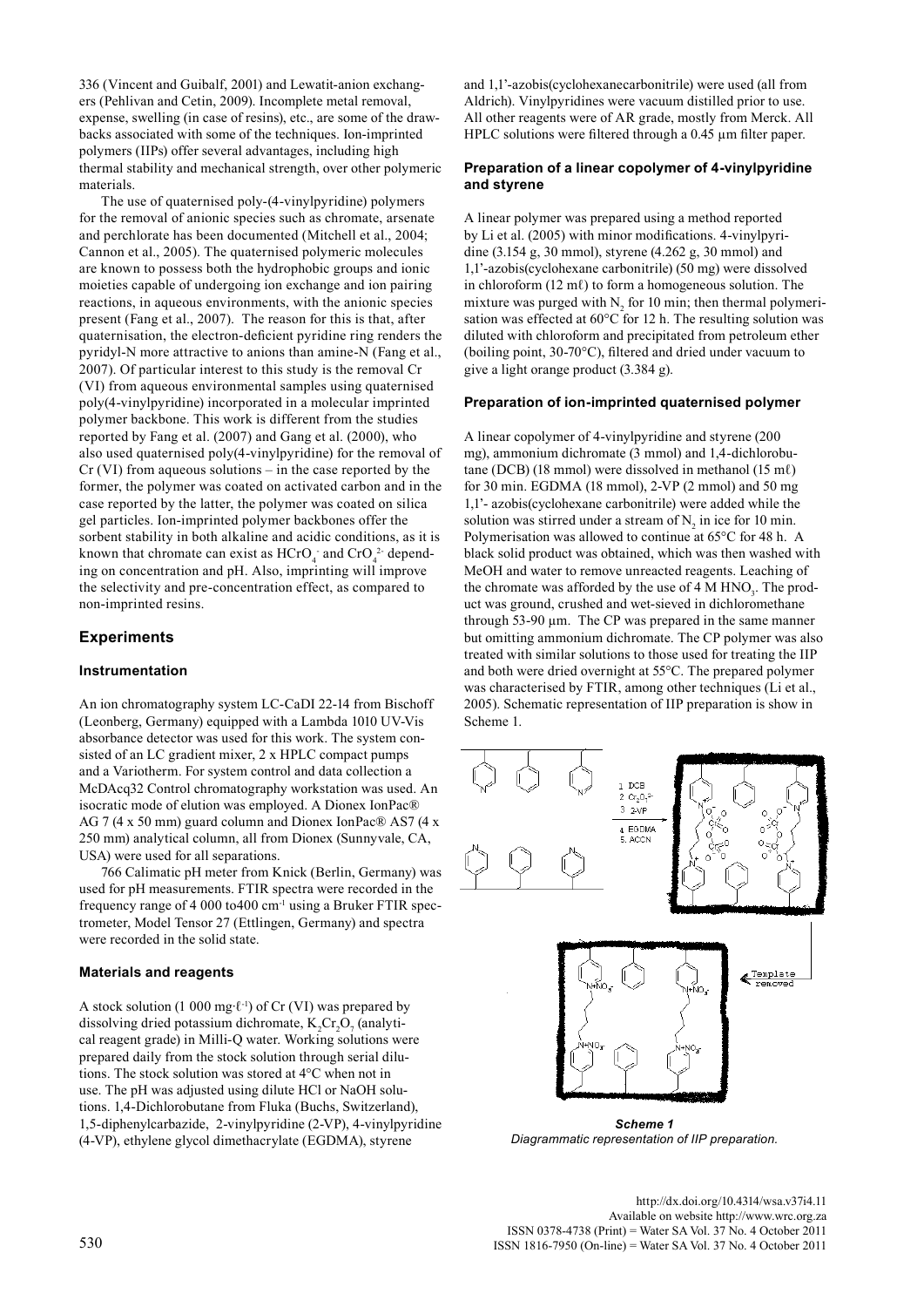#### **Adsorption studies**

Batch adsorption studies were performed by stirring 20 mg of IIP or CP in a reaction vial containing 25 mℓ metal ion solution for 1 h at pH 2.6 and at a temperature of 25.5°C. The pH of the solutions was adjusted using dilute HCl and NaOH solutions. The concentration of unextracted Cr (VI) ions in solution was determined by IC-HPLC with post-column derivatisation. Adsorption equilibrium data obtained by varying Cr (VI) initial concentration (0-300 mg∙ℓ-1) were used to calculate maximum adsorption capacity for the IIP and CP at optimum conditions. Adsorption capacity of each metal was measured and calculated by the following equation (Birlik et al., 2007):

$$
Q = \frac{(C_o - C_e)V}{W}
$$
 (1)

where:

 $C<sub>o</sub>$  and  $C<sub>e</sub>$  are the initial and final concentrations, respectively *V* is the volume of the solution used for the extraction *W* is the mass of the polymer used for extraction.

Per cent recovery (*R*) was calculated using the following equation:

$$
\% R = \left[ \frac{C_o - C_e}{C_o} \right] \times 100\% \tag{2}
$$

## **Optimisation studies**

The effect of amount of polymer (20-125 mg), solution phase volume (25-700 m $\ell$ ), contact time (10-90 min) and pH (1-4) of solution was studied. In all experiments 1.00 mg∙ℓ-1 of chromium (VI) present in aqueous phase was stirred with the appropriate amount of polymer, typically 20 mg of IIP/ CP. The pH of the solution was controlled using 0.1 M HCl and 0.1 M NaOH.

#### **Surface area measurements**

The surface area of leached IIP and CP was measured using BET instrument (Micromeritics Tristar). At least 0.3 g of sample was degassed in  $N_2$  at 150°C for 4 h prior to analysis, using a Micromeritics Flow Prep 060 sample degas system. The surface areas and pore size distributions were then obtained at −196°C. The pore size distribution for specific surface areas of the sample was determined via  $N_2$  adsorption/desorption according to the BET method, using a Micromeritics Tristar surface area and porosity analyser. In order to confirm the accuracy of the results, the analysis was repeated at least twice for all samples and the measurements were in good agreement. The specific surface area was calculated from the experimental values obtained from the desorption step.

#### **Selectivity studies**

In order to examine the selectivity of the prepared IIP, competitive adsorption of Cl<sup>-</sup>, F<sup>-</sup>, NO<sub>2</sub><sup>-</sup>, NO<sub>3</sub><sup>-</sup>, SO<sub>4</sub><sup>2</sup><sup>-</sup> and PO<sub>4</sub><sup>3</sup><sup>-</sup> with respect to Cr (VI) was studied. The studies were conducted in a multi-element mixture and in binary phases involving Cr (VI) and the respective anions. For each experiment, 20 mg of IIP or CP in 25 mℓ of the abovementioned solutions was stirred for 1 h in reaction vials and the pH was adjusted to pH 2.63 using 0.1 M HCl. Initial solution concentration was 5 mg∙ℓ-1. The experiments were performed in a batch mode at optimum

conditions and the remaining concentrations of each anion were measured.

Distribution coefficients  $(K_d)$  of Cl<sup>-</sup>, F<sup>-</sup>, NO<sub>2</sub><sup>-</sup>, NO<sub>3</sub><sup>-</sup>, SO<sub>4</sub><sup>2</sup><sup>-</sup>,  $PO_4^{3}$  and Cr (VI) were calculated as:

$$
K_d = \frac{(C_o - C_e)V}{C_oW} \tag{3}
$$

where:

 $K_d$  is the distribution coefficient (mℓ⋅g<sup>-1</sup>) and the other variables are as described for Eqs. (1) and (2).

According to Birlik et al. (2007) Eq. (3) can be used to calculate the selectivity coefficient for the binding of a metal ion in the presence of other competitive ions, from equilibrium binding data:

$$
K = \frac{K_d(\text{Cr(VI)})}{K_d(B)}\tag{4}
$$

where:

*K* is the selectivity coefficient and

*B* represents Cl<sup>-</sup>, F<sup>-</sup>, NO<sub>2</sub><sup>-</sup>, NO<sub>3</sub><sup>-</sup>, SO<sub>4</sub><sup>2</sup><sup>-</sup> and PO<sub>4</sub><sup>3</sup><sup>-</sup> anions.

The value of *K* gives an indication as to how selective the polymer is for Cr (VI) ions in the presence of other anionic species in solution. Furthermore, the relative selectivity coefficient of IIP against CP was calculated from the following equation (Birlik et al., 2007):

$$
K' = \frac{K_{imprinted}}{K_{non-imprinted}} \tag{5}
$$

where:

*Kimprinted* and *Knon-imprinted* are the selectivity coefficients of the IIP and CP, respectively. The value of *K'* represents the enhanced effect of imprinting on selectivity and adsorption affinity for the template compared to the non-imprinted polymer.

## **Results and discussion**

## **Characterisation**

#### *FTIR analysis*

The FTIR spectra of CP leached and unleached IIP (Fig. 1) all show a similar backbone indicative of the high levels of EGDMA cross-linking reagent used. The characteristic absorption bands in the range between 2 958 and 2852 cm<sup>-1</sup> in all polymers could be ascribed to methyl (C-H) stretching vibration absorption peaks, due to 1,4-dichlorobetane cross-linking agent. All 3 polymers show a strong vibration frequency at about 1 720 cm-1, attributed to the carbonyl group of EGDMA polymers, and another distinctive vibration at 1 150 cm-1 assigned to C-O of EGDMA. In all spectra, a C=N band in pyridine, usually at 1 600 cm<sup>-1</sup>, is displaced to higher wave numbers (1 636 cm<sup>-1</sup>) due to quaternisation (Li et al., 2005). However, this band has low intensity in the unleached IIP indicating the onset of nitrogen–metal coordination bonds, which is in agreement with studies conducted by Ramos et al. (2000).

Other vibrations of interest are at 1 454 cm<sup>-1</sup> (CP and leached IIP) and 1 438 cm<sup>-1</sup> (unleached IIP) assigned to C-C/ N-C. More important is the presence of a broad band at 3 198 cm-1 , and the bands between 900 and 778 cm-1 in the unleached IIP only; these could all be linked to the presence of Cr (VI) in the polymer as they are absent for both the leached and control polymer. This is in agreement with Goudarzian et al. (1996)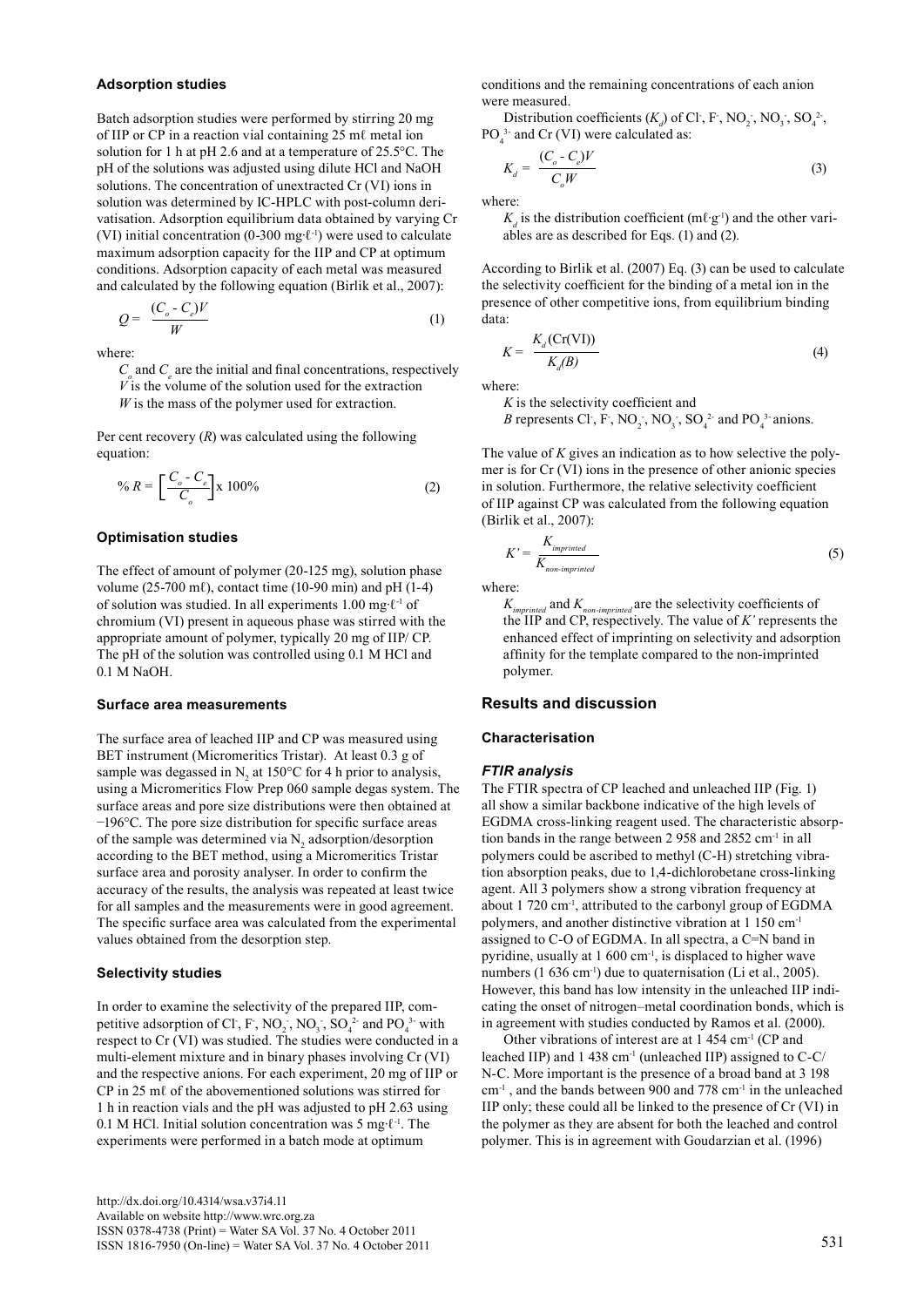

*Figure 1 FTIR spectra of CP, leached IIP and unleached IIP*





(a) IIP particles (b) IIP particle, zoomed in

*Figure 2 SEM images for IIP particles* 

*Figure 3 SEM images for CP particles*





(a) CP particles (b) CP particle, zoomed in

a single particle. From the images it can be concluded that the particles produced for both CP and IIP have irregular shapes with some degree of porous surface that will aid in adsorption. In fact, Figs. 2(b) and 3(b) reveal that the polymers have similar surface structures, which further confirms the similarities in binding results obtained for both polymers.

#### **Optimisation studies**

For the optimisation studies discussed below for the IIP and CP only the batch method was employed.

#### *Optimisation of leaching*

Leaching and washing of the retained Cr (VI) from the polymers was performed using 0.1 M NaOH (Fig. 4). The results indicate that 10 mℓ of 0.1 M NaOH was not enough to leach out any Cr (VI) on the polymer. 20 mℓ was therefore taken as optimum. This is important to avoid IIP bleeding as well as to achieve complete recovery of bound Cr (VI). A relatively large

who attributed bands at 938 and 790 cm<sup>-1</sup> to the interaction of Cr (VI) with the adsorbent, and also with Miller and Wilkins (1952), who observed chromate anion FTIR bands at 930 and 765 cm-1 in polyethyleneimine-supported silver dichromate oxidising polymeric reagent. The FTIR spectrum of the quaternised polymer revealed the presence of 2 bands, at 1 630 and 1 578 cm-1, which indicate the presence of the quaternised product as these were absent in the vinylpyridine spectrum.

#### *Surface area measurements*

The surface area was determined using the BET method and values of 61.7 and 5.9  $m^2 \text{g}^{-1}$  were obtained for IIP and CP, respectively. Although the ratios of IIP to CP surface areas are similar for both methods, there is a huge difference in the surface area values obtained. Three replicate experiments were conducted and for each experiment absorbance was measured in triplicate. The morphology of the particles was evaluated from SEM images. Images for IIP and CP are shown in Figs. 2(a) and 3(a); Figs. 2(b) and 3(b) show zoomed-in images for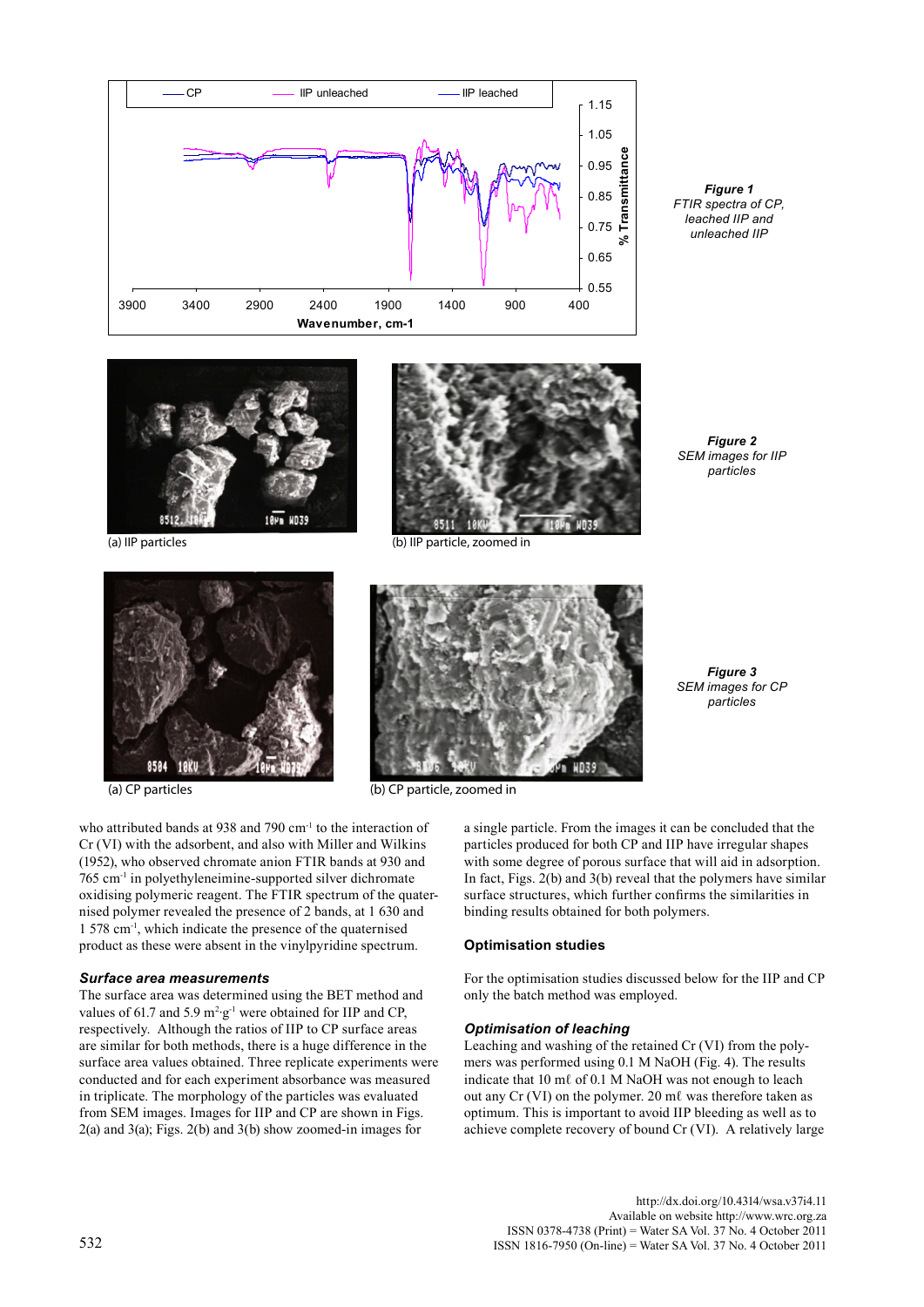

*Figure 4 Leaching and washing of the retained chromate after rebinding. Amount of material, 20 mg; solution pH, 3; leaching solution, 1 mℓ of 0.1 M NaOH; material eluted from SPE cartridges.* 



*Figure 5*

*Effect of sorbent dosage of IIP and CP. Solution pH, 3.0; concentration of solution, 1 mg∙ℓ-1; volume of solution, 25 mℓ; contact time, 120 min.* 

elution volume meant low analyte concentration enrichment but this did not pose any limitations because the HPLC-UV method is very sensitive, with a detection limit below 1  $\mu$ g⋅ $\ell$ <sup>-1</sup> with direct injection of pure standard.

## *Optimisation of IIP quantity needed for maximum extraction of Cr (VI)*

Different amounts of Cr (VI) imprinted polymer (25, 50, 75, 100 and 125 mg) were stirred for 1 h in various sample vials containing 25 mℓ aliquots of 1 µg∙mℓ-1 Cr (VI) spiked water and the pH was adjusted to 3.0. This pH was chosen based on the 2 earlier batch studies, where maximum adsorption occurred around pH 3. All of the experiments were conducted in triplicate and the mean values and standard deviations were determined.

From Fig. 5, CP showed a maximum constant adsorption of Cr (VI) of about 98%, where 25-125 mg of the polymer was used. Hence, 30 mg can be regarded as optimum for this type of polymer. However, the adsorption increases steadily for the IIP and seem to reach maximum at 125 mg. Therefore, 130 mg was taken as an optimum for this polymer.

## *Effect of pH*

The effect of pH on the extraction of chromium (VI) ions by IIP and CP was investigated by varying the pH from 1 to 4; results are shown in Fig. 6. From Fig. 6, it can be noted that there was no major variation in the influence of sample pH, within the range studied. Similar results where adsorption was independent of pH were reported by Neagu (2009) and Neagu and Mikhalovsky (2010) for their use of quaternised



*Figure 6 Effect of pH on the extraction of chromium (VI) ions by CP and IIP. Amount of materials, 20 mg; concentration of solution, 1 mg∙ℓ-1; volume of solution, 25 mℓ; contact time, 120 min.*

crosslinked pyridine polymers.

Tunçeli and Türker (2002) obtained a similar relationship between pH and adsorption behaviour, where Cr (VI) adsorption was constant at about 75% recovery from pH 2 to pH 8. It is known that Cr (VI) exists in different stable forms in aqueous solutions and that the predominance of various species is pH dependent. For example,  $Cr_2O_7^2$  and HCrO<sub>4</sub><sup>1</sup> are more common in the pH range 2.0-6.0, whereas  $CrO<sub>4</sub><sup>2</sup>$  predominates in basic solutions (Benhammou et al., 2007). The ionic strength of a solution increases with the decrease in pH and under such conditions one would expect that removal of Cr (VI) would be lower at low pH ranges (1.0-3.0) due to competition for binding sites between Cr (VI) and the Cl- anions used for pH adjustments. Furthermore, above pH 7, competition for the active binding sites from OH- ions used for pH adjustments is expected to decrease the removal of Cr (VI). However, both these theoretical predictions were not observed, in this study or in a study by Tunçeli and Türker (2002). Both of the theoretical predictions are influenced by the selectivity of the polymer towards Cr (VI), the capacity of the polymer and the amount of interfering ions.

## *Effect of contact time*

The effect of contact time on the extraction of chromium (VI) ions by IIP and CP was studied by stirring 20 mg of polymer with 1 mg⋅ℓ<sup>-1</sup> solution of chromium at pH 3.0 for 10, 30, 60 and 90 min (Fig. 7). Although both polymers showed greater than 85% recovery for all of the contact times investigated, the IIP was shown to have a faster binding kinetic, as 92% recovery was obtained, compared to 88% after the first 10 minutes of stirring. However, after 20 min of stirring it was the CP that showed higher recovery and seemed to have reached a plateau after 60 min. The recovery for the IIP after 90 min was 97% and was still on the rise; hence, 120 min was taken as an optimum stirring time for IIP and CP.

## *Effect of solution volume*

Twenty mg of IIP and CP were stirred in solutions containing 1 mg∙ℓ -1 chromium, of different volumes (50-700 mℓ). The results for both polymers show a similar trend, further emphasising that these (polymers) are actually the same (Fig. 8). The shape of the graph in Fig. 8 can be explained in terms of the mass transfer of chromium from the bulk solution to the IIP and CP particles. The smaller the volume, the shorter the contact time needed for chromium in solution to come into contact with IIP particles, as the distance between the IIP or CP particles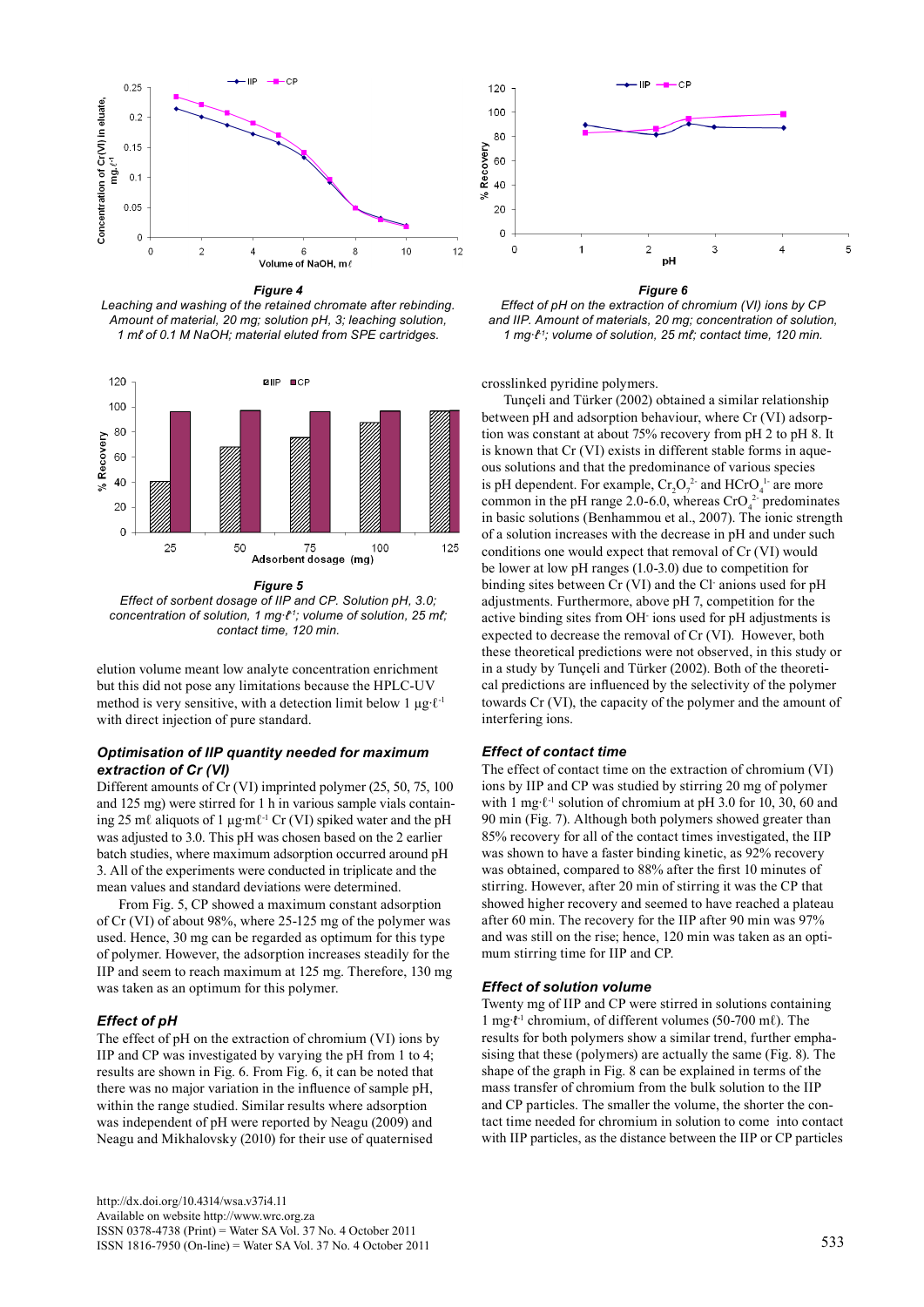

*Figure 7 Effect of contact time on extraction of chromium (VI) ion by IIP and CP. Amount of materials, 20 mg; solution pH, 3; concentration of solution, 1 mg∙ℓ-1; volume of solution, 25 mℓ.*



*Effect of solution volume on extraction of chromium (VI) ion by IIP and CP. Amount of materials, 20 mg; solution pH, 3; concentration of solution, 1 mg∙ℓ-1; contact time, 120 min.*

and chromium in solution will be smaller than it will be in larger volumes.. This explains the low recoveries obtained for larger volumes of solution. The recovery is generally constant and independent of sample volume when the polymer is packed in a cartridge, as in SPE, until the breakthrough volume is exceeded; this is somewhat different from what is observed in Fig. 8.

## **Retention capacity**

The maximum adsorption capacity for the polymer was investigated and the results are shown in Fig. 9. For the range of concentrations studied, the IIP reached a plateau around 38 mg∙g-1, while the CP seems to reach a plateau at 25 mg∙g-1. This result illustrates that, although the IIP and CP seem to have similar adsorption capabilities towards the chromate anion, as



*Figure 9 Retention capacity verses concentration of Cr (VI) in solution. Amount of IIP particles, 20 mg; solution pH, 3; solution volume, 25 mℓ; contact time, 120 min.*

indicated by the other experiments, the IIP actually has more binding sites due to imprinting. This means that the IIP can be deployed for environmental remediation for longer periods than the CP as it has higher binding capacity.

#### **Binding studies**

Binding studies using batch and solid-phase extraction methods (SPE) were compared and the results are presented in Table 1. Experimental parameters are given in the Table and the values reported are mean values. Percent recoveries obtained by both batch and SPE method show that the IIP can be used succefully for extraction of chromium (VI) with either method of extraction. %RSD values are given in brackets.

#### **Adsorption isotherms**

The Langmuir and Freundlich models were used to study the adsorption of Cr (VI) on the IIP particles. The Langmuir model was first developed to describe the vapour adsorption on homogeneous surfaces. However, when used for solid-liquid systems several assumptions are made. These assumptions are: number of surface adsorption sites is fixed; adsorption involves a single monolayer; adsorption behaviour is independent of surface coverage; and all adsorption sites are represented by similar types of functional groups. The Langmuir equation is given by:

$$
C_{e}^{\prime}q_{e} = C_{e}^{\prime}Q_{o} + I/bQ_{o}
$$
\n
$$
\tag{6}
$$

where:

*qe* is the amount of solute adsorbed on the surface of adsorbent (mg∙g-1)

 $C_e$  is the equilibrium Cr (VI) concentration (mg⋅mℓ<sup>-1</sup>) *Q*<sub>o</sub> is the saturated monolayer adsorption capacity (mg⋅g<sup>-1</sup>) *b* is the Langmuir adsorption constant  $(\ell$ ·mg<sup>-1</sup>)

| Table 1<br>Comparison of batch and SPE methods of adsorption using IIP and CP |               |               |               |               |  |  |  |
|-------------------------------------------------------------------------------|---------------|---------------|---------------|---------------|--|--|--|
|                                                                               | <b>Batch</b>  |               | <b>SPE</b>    |               |  |  |  |
|                                                                               | ШP            | СP            | ШP            | СP            |  |  |  |
| Polymer (mg)                                                                  | 30            | 20            | 20            | 20            |  |  |  |
| pН                                                                            |               |               |               |               |  |  |  |
| Sample (ml)                                                                   | 30            | 25            | 25            | 25            |  |  |  |
| Concentration added $(\mu g \cdot \ell^{-1})$                                 | 1 0 0 0       | 1 0 0 0       | 1 0 0 0       | 1 0 0 0       |  |  |  |
| Extraction time (min)                                                         | 95            | 30            |               |               |  |  |  |
| % Recovery                                                                    | $98 \pm 0.19$ | $91 \pm 2.48$ | $96 \pm 0.37$ | $98 \pm 0.52$ |  |  |  |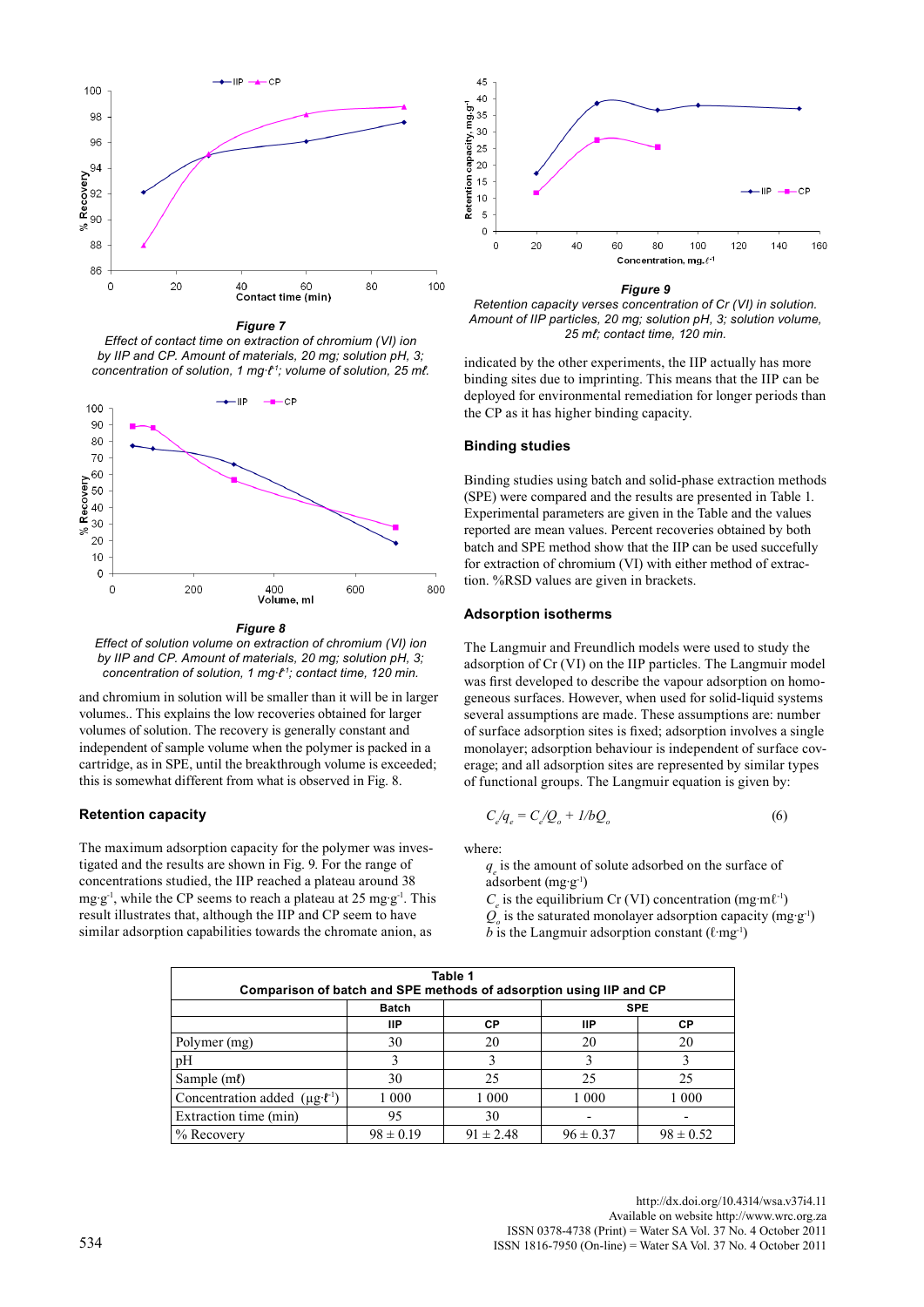| Table 2<br>Langmuir and Freundlich adsorption isotherm constant values determined for the IIP and CP |                                                                             |                    |                      |       |                         |      |                |  |
|------------------------------------------------------------------------------------------------------|-----------------------------------------------------------------------------|--------------------|----------------------|-------|-------------------------|------|----------------|--|
| <b>Polymers</b>                                                                                      | <b>Experimental</b>                                                         | Langmuir Model     |                      |       | <b>Freundlich Model</b> |      |                |  |
|                                                                                                      | $\boldsymbol{q}_{_{\boldsymbol{e} \boldsymbol{x} \boldsymbol{p}}}$ (mg·g·1) | $q_{max}$ (mg·g·1) | b                    | $R^2$ | $K_{e}$                 | N    | $\mathbb{R}^2$ |  |
| <b>IIP</b>                                                                                           | 38.43                                                                       | 45.23              | $78 \times 10^{-3}$  | 0.97  | 5.08                    | 1.46 | 1.00           |  |
| CР                                                                                                   | 25.44                                                                       | 34.31              | $3.6 \times 10^{-2}$ | 0.96  | 5.55                    | 2.61 | 0.65           |  |

A plot of  $C_{e/q_e}$  versus *Ce* gives the values of  $Q_o$  and *b* (Wang et al., 2009). The Freundlich adsorption isotherm which assumes a multilayer adsorption can be given by the linearised form:

$$
\ln q_e = \ln K_F + I/n \ln C_e \tag{7}
$$

where:

 $K<sub>F</sub>$  is the Freundlich constant *n* is the Freundlich exponent

The experimental values for  $q_{\text{grav}}$  and  $q_{\text{max}}$  are comparable. The initial solution concentrations used were in the range of 10-100 mg∙ℓ-1. In the Freundlich approach the values of *n* are both greater than 1 indicating favourable adsorption of Cr (VI) on the adsorbent (Candan et al., 2009).

Table 2 summarises the results obtained by fitting the experimental data to the 2 models, namely, the Langmuir and Freundlich adsorption isotherms. Results for the IIP fit both models, whereas results for the CP did not show a good fit for the Freundlich model. This can be explained by the fact that the Freundlich model follows a multilayer mode of adsorption. The CP can be predicted to favour a single layer mode of adsorption (surface adsorption), whereas in the IIP there are surface as well as some deep embedded cavities for adsorption, making IIP a multilayer adsorbent.

## **Effect of ionic strength**

The study of the influence of ionic strength is important for the adsorption of Cr (VI) as wastewater contains different ions (Anirudhan et al., 2009). The results are depicted in Fig. 10. Consistent with the literature (Li and Bowman, 2001; Fang et al., 2007), the sorption of Cr (VI) decreased with increasing ionic strength, meaning that Cr (VI) sorption is affected by exchange reactions (Fang et al., 2007). In fact, ion activity of chromium ions decreases with increase in ionic strength (Li and Bowman, 2001). The ion exchange process taking place on the surface of the polymer can be represented as:

$$
X\text{-Cl} + \text{HCrO}_4 = X\text{-HCrO}_4 + \text{Cl} \qquad K_V(\text{Cl-HCrO}_4)
$$

where:

 $K_{V}$ (Cl-HCrO<sub>4</sub>) is the Vanselow selectivity coefficient (Fang et al., 2007).

According to Lee et al. (2005), if the change in ionic strength does not lead to any appreciable change in the removal of the chromate then the mechanism for removal might be due to precipitation and covalent bonding. Ions that form outer-sphere complexes show decreasing adsorption as the ionic strength is increased (McBride, 1997). The decrease in Cr (VI) adsorption with increase in ionic strength can be said to obey this theory. This decrease is due to the competition for specific binding sites between the chromate and the chloride anions present in solution. The IIP showed slightly higher recovery than the



#### *Figure 10*

*Effect of ionic strength. 20 mg of polymer was stirred in a 1 mg∙ℓ-1 chromium solution containing different concentrations of NaCl (25-300 mM, ~900-3 500 mg∙ℓ-1); solution pH. 3; solution volume, 25 mℓ; contact time, 120 min.*



*Figure 11 Reusability and stability of the polymers. Amount of polymer, 20 mg; solution pH, 3; solution volume, 25 mℓ; contact time, 120 min, concentration of solution, 1 mg∙ℓ-1.*

CP, which is also evidence of the imprinting effect. IIPs are therefore generally superior in selectivity compared to normal polymers with chelating functional groups.

# **Stability and reusability**

The effect of reusability and stability of the polymers was studied by stirring 20 mg of polymer in 1 mg∙ℓ-1 solution of chromium for 60 min. Optimum conditions were used for other variables. After leaching with 0.1 M NaOH the polymers were used for the next rebinding without conditioning. The results are illustrated in Fig. 11. The polymers yielded greater than 96% extraction efficiency for up to 5 cycles.

## **Effect of co-existing anions**

Competitive adsorption of Cr (VI) / Cl<sup>-</sup>, Cr (VI) / F<sup>-</sup>, Cr (VI) / NO<sub>2</sub>, Cr (VI) / NO<sub>3</sub>, Cr (VI) / SO<sub>4</sub><sup>2</sup>, Cr (VI) / PO<sub>4</sub><sup>3</sup> and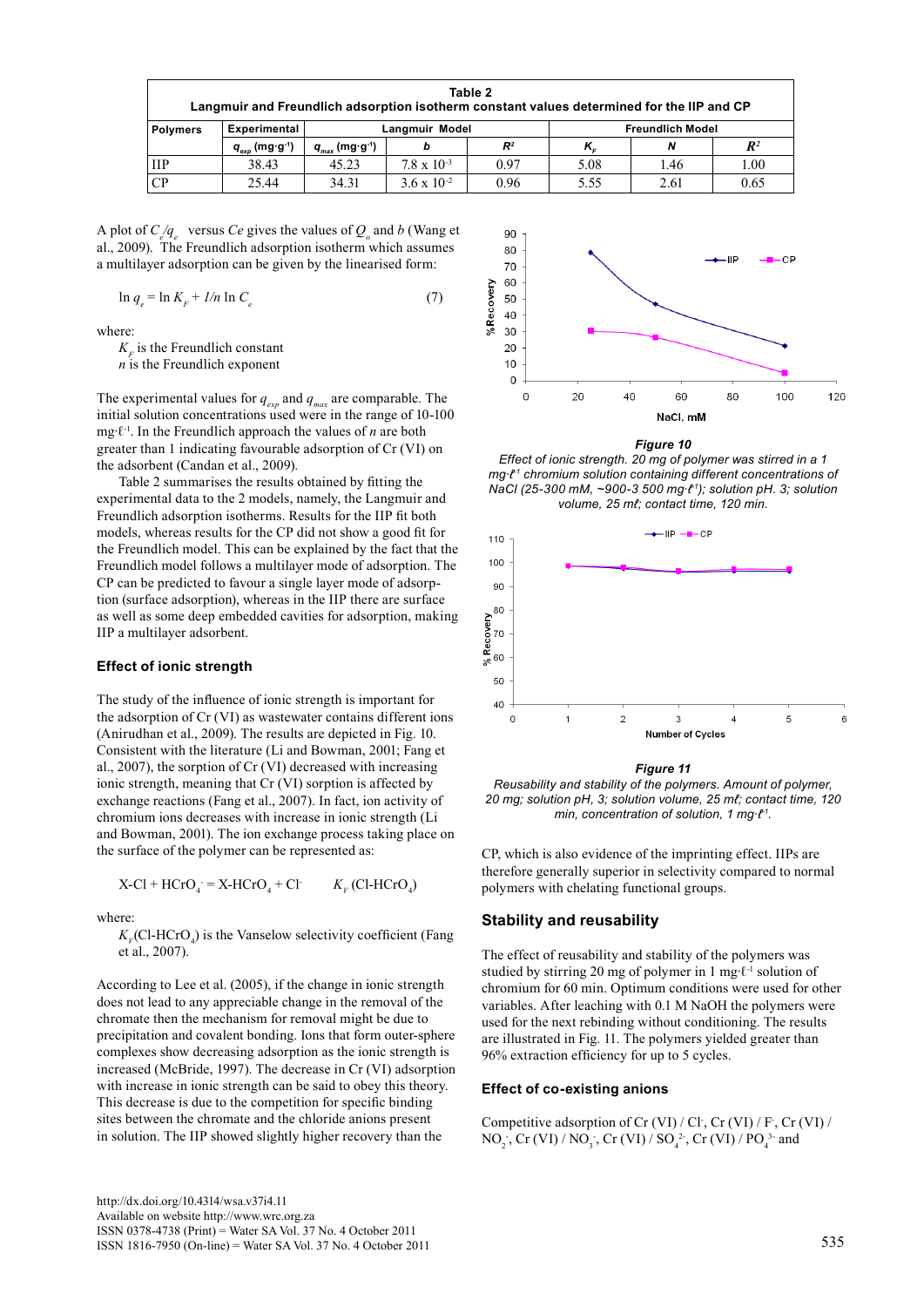| Table 3<br>Distribution coefficient and selectivity factor for IIP and CP |        |                 |        |       |              |        |                     |      |      |  |
|---------------------------------------------------------------------------|--------|-----------------|--------|-------|--------------|--------|---------------------|------|------|--|
| Adsorbent                                                                 | Kd     |                 | K      | K'    |              | Κd     |                     | K    | K'   |  |
|                                                                           | Cr(VI) | $Cl^-$          |        |       | Adsorbent    | Cr(VI) | $SO4$ <sup>2-</sup> |      |      |  |
| $\rm CP$                                                                  | 423.6  | N.D             |        |       | CP           | 274.5  | 109                 | 2.5  |      |  |
| <b>IIP</b>                                                                | 442.7  | N.D             |        |       | <b>IIP</b>   | 347    | 249.9               | 1.4  | 0.55 |  |
| Adsorbent                                                                 | Kd     |                 | K      | K'    | Adsorbent    | Kd     |                     | K    | K'   |  |
|                                                                           | Cr(VI) | F               |        |       |              | Cr(VI) | PO <sup>3</sup>     |      |      |  |
| CP                                                                        | 328.6  | 37.8            | 8.7    |       | CP           | 379.2  | 127.5               | 3.0  |      |  |
| <b>IIP</b>                                                                | 350.3  | 0.1             | 3503.0 | 403.0 | $_{\rm IIP}$ | 383.6  | 138.4               | 2.8  | 0.93 |  |
| Adsorbent                                                                 | Kd     |                 | K      | K'    |              | Kd     |                     | K    | K'   |  |
|                                                                           | Cr(VI) | NO <sub>1</sub> |        |       | Adsorbent    | Cr(VI) | NO <sub>2</sub>     |      |      |  |
| CP                                                                        | 408    | 105.2           | 3.9    |       | CP           | 434.2  | 69.3                | 6.3  |      |  |
| <b>IIP</b>                                                                | 412.5  | 376.4           | 1.1    | 0.28  | ПP           | 395.4  | 488                 | 0.81 | 0.13 |  |

| Table 4<br>Analysis of tap-water, Bokkamp Dam 2 and acid mine drainage water spiked with 30 µq $e^4$<br>of reference material. Amount of polymer used, 20 mg; solution pH, 3; solution volume, 25 me; contact time, 10<br>min; concentration, 30 $\mu$ g $\ell$ <sup>-1</sup> |                     |                                                     |       |                                 |                    |                    |       |  |
|-------------------------------------------------------------------------------------------------------------------------------------------------------------------------------------------------------------------------------------------------------------------------------|---------------------|-----------------------------------------------------|-------|---------------------------------|--------------------|--------------------|-------|--|
| <b>Samples</b>                                                                                                                                                                                                                                                                |                     | <b>Direct analysis</b>                              |       | Concentration of Cr (VI) by IIP |                    | % Recovery Cr (VI) |       |  |
|                                                                                                                                                                                                                                                                               | $\mu$ g $\cdot$ e-1 | $mq·\ell^{-1}$<br>$mg·l-1$<br>SO <sub>2</sub><br>Сŀ |       | $\mu$ g $\ell$ <sup>-1</sup>    |                    |                    |       |  |
|                                                                                                                                                                                                                                                                               | Cr (VI)             |                                                     | Added | Measured <sup>a</sup>           | <b>CP</b>          | ШP                 |       |  |
| Tap-water                                                                                                                                                                                                                                                                     |                     | 0.87                                                | 1.03  | 0.00                            |                    |                    |       |  |
|                                                                                                                                                                                                                                                                               |                     | 0.87                                                | 1.03  | 30.00                           | $29.19 \pm 7.44$   | 93.11              | 97.26 |  |
| Bokkamp Dam 2                                                                                                                                                                                                                                                                 | 2.26                | 4.61                                                | 19.41 | 30.00                           | $33.74 \pm 4.53^b$ |                    |       |  |
|                                                                                                                                                                                                                                                                               | 2.26                | 4.61                                                | 19.41 | 30.00                           | $15.70 \pm 6.69$   | 4.56               | 47.68 |  |
| AMD wastewater                                                                                                                                                                                                                                                                | no peak             |                                                     |       | 0.00                            |                    |                    |       |  |
|                                                                                                                                                                                                                                                                               | no peak             |                                                     |       | 30.00                           | $25.87 \pm 6.15$   | 18.13              | 70.08 |  |
| <sup>a</sup> Mean of triplicates $\pm$ RSD                                                                                                                                                                                                                                    |                     | <sup>b</sup> Spiked sample before extraction        |       |                                 |                    |                    |       |  |

Cr (VI) / {Cl<sup>-</sup>, F<sup>-</sup>, NO<sub>2</sub><sup>-</sup>, NO<sub>3</sub><sup>-</sup>, SO<sub>4</sub><sup>2</sup><sup>-</sup> and PO<sub>4</sub><sup>3</sup><sup>-</sup>} was investigated; the results are summarised in Table 3. In terms of recognition of the chromate anion the data are in agreement with those obtained previously (Table 1), in that the IIP and CP seem to adsorb chromate to the same extent (Table 3). The distribution coefficients,  $K_p$ , and the selectivity coefficients,  $K$ , for the IIP and CP are comparable, further emphasising that the polymers are similar. However, chloride anions could not be quantified by IC because: Cl was used to adjust pH (in the form of HCl); and Cl- was used during quaternisation (as 1,4-dichlorobutane). Therefore, it was understandable that there would be a high concentration of the chloride ions in the samples.

The influence of the investigated co-existing anions on Cr (VI) sorption can be summarised as following the order:  $SO_4^2 > F > PO_4^3 > NO_2 > NO_3 > Cl$ . The evaluated order is slightly different to that reported by Fang et al. (2007), who investigated the influence of  $SO_4^2$ ,  $PO_4^3$  and  $NO_3^-$  on Cr (VI) sorption using 0.1, 1.0 and 10 mM concentrations of anions. The observed trend was  $PO_4^{3.} > SO_4^{2.} > NO_3$  whereas our studies indicated that sulphates compete more for binding sites than phosphates.

# **Application to real samples**

A screening experiment was performed using a batch mode of extraction. The experiment was done to explore the application of the prepared polymers to real-world samples. Samples from Bokkamp Dam 2, acid mine drainage water and tap-water were adjusted to pH 3.0 and spiked with 30 µg∙ℓ-1 Cr (VI) of a certified reference material (CRM QCl-034-3). The CRM value was below 50 μg⋅ℓ<sup>-1</sup> which is the maximum allowable limit

of Cr (VI) in drinking water. After batch experiments were conducted, unextracted and extracted concentrations of Cr (VI) were determined; results are shown in Table 4. Unspiked tap-water and Bokkamp Dam 2 water were run as a blank, and Cr (VI) quantified was zero and 2.24 µg∙ℓ-1, respectively (Table 4). For tap-water both the CP and IIP showed high recoveries, of about 95%, which is in agreement with previous results. The results for acid mine drainage (AMD) water are worth noting. The recovery of the control polymer in AMD collapsed due to high concentrations of interfering sample matrix, especially sulphate ions. This is not surprising since in IIP selectivity is based on size and shape in addition to ionic interaction.

The selectivity was also compared, by direct injection of the real-world sample (AMD) for both spiked and non-spiked samples into that obtained after IIP selective extraction. Despite a very low detection limit of the method for direct injection (below 1 µg∙ℓ-1) no Cr (VI) was obtained in the spiked sample. After IIP extraction, spiked Cr (VI) was detected in the sample (Table 4).

# **Conclusion**

A selective IIP for extraction of Cr (VI) was prepared and optimised. The prepared IIP showed superior selectivity towards Cr (VI) in acid mine drainage water, where the selectivity of the control collapsed due to high amounts of sulphate ions. The MIP backbone provides an opportunity to prepare Cr (VI) adsorbent materials with high stability and durability under different conditions (acidic, basic and common organic solvents). Maximum binding capacity of 38 mg∙g-1 polymer was obtained from an initial concentration of 50 mg⋅ℓ<sup>-1</sup>, which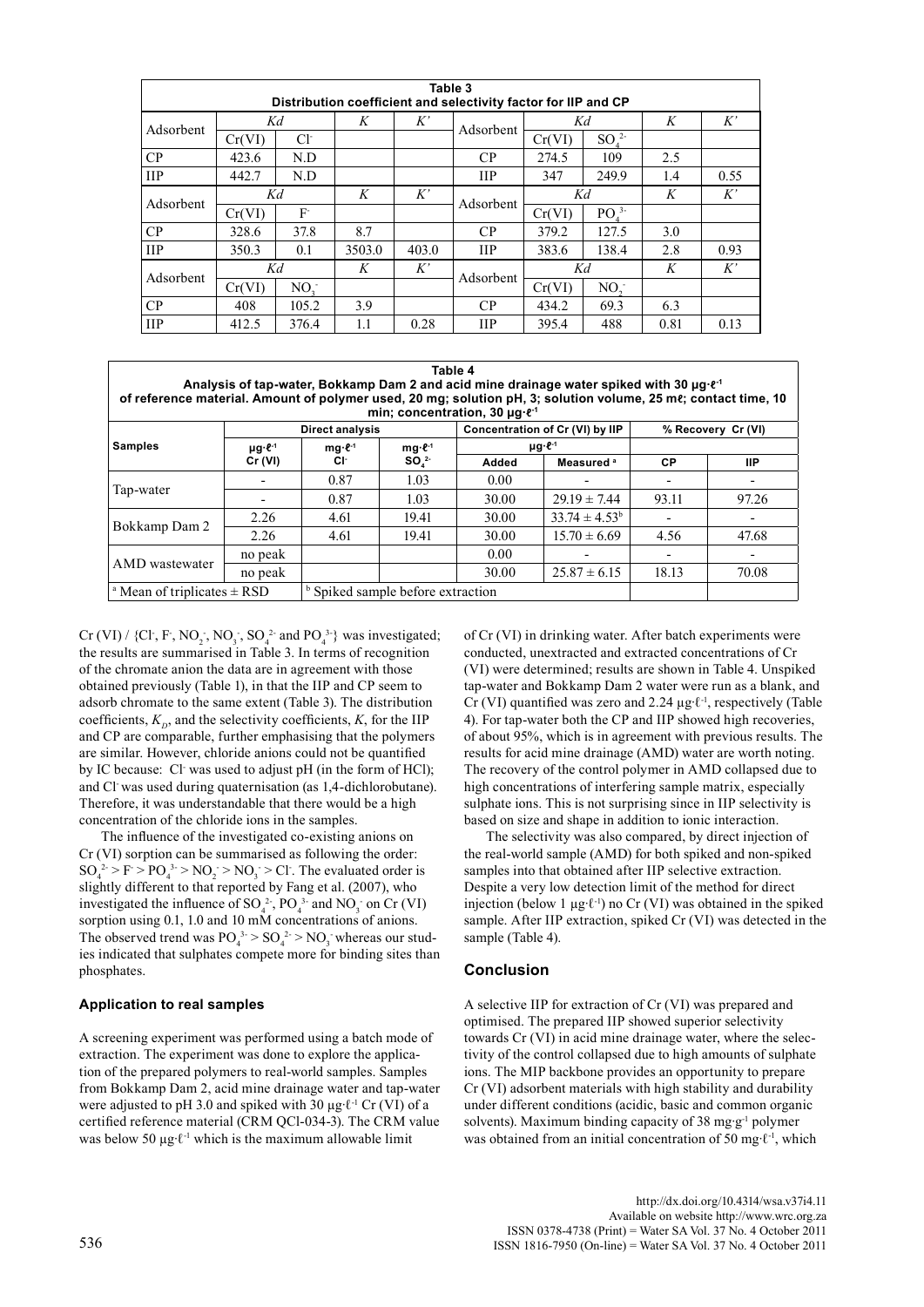was slightly higher than the amount obtained by Neagu and Mikhalovsky (2010), 33 mg⋅g<sup>-1</sup>, from an initial concentration of 138 mg∙ℓ-1, and also comparable to the 50 mg∙g-1 binding capacity obtained by Fang et al. (2007) from an initial concentration of 98 mg∙mℓ-1.

# **Acknowledgements**

This work was supported by the National Research Foundation of South Africa and the Swedish Foundation for International Cooperation in Research and Higher Education (STINT, YR2009-7015).

# **References**

- ACAR FN and MALKOC E (2004) The removal of chromium(VI) from aqueous solutions by *Fagus orientalis L*. *Bioresour. Technol.* **94** 13-15.
- Anirudhan TS, Divya L and Suchithra PS (2009) Kinetic and equilibrium characterization of uranium(VI) adsorption onto carboxylate-functionalized poly(hydroxyethylmethacrylate) grafted lignocellulosics. *J. Environ. Manage.* **90** 549-560.
- BENHAMMOU A, YAACOUBI A, NIBOU L and TANOUTI B (2007) Chromium(VI) adsorption from aqueous solution onto Moroccan Al-pillared and cationic surfactant stevensite. *J. Hazard. Mater*. **140** 104-109.
- BIRLIK E, ERSÖZ A, AÇIKKALP E, DENIZLI A and Say R (2007) Cr(III)-imprinted polymeric beads: Sorption and preconcentration studies. *J. Hazard. Mater*. **B140** 110-116.
- Brower JB, Ryan RL and Pazirandeh M (1997) Comparison of ion-exchange resins and biosorbents for the removal of heavy metals from plating factory wastewater. *Environ. Sci. Technol.* **31**  (10) 2910-2914.
- CANDAN N, TÜZMEN N, ANDAC M, ANDAC CA, SAY R and DENIZLI A (2009) Cadmium removal out of human plasma using ion-imprinted beads in a magnetic column. *Mater. Sci. Eng*. *C* **29** 144-152.
- CANNON FS, PARETTE RB, NA C, CHEN W and HAGERUP B (2005) A method for perchlorate removal from ground water. *US Patent 6881348*.
- CHAKRABORTY S and KUMAR PA (2009) Fixed-bed column study for hexavalent chromium removal and recovery by shortchain polyaniline synthesized on jute fiber. *J. Hazard. Mater*. **162** 1086-1098.
- DENG S and BAI R (2004) Removal of trivalent and hexavalent chromium with aminated polyacrylonitrile fibers: performance and mechanisms. *Water Res*. **38** 2423-2431.
- FANG J, GU Z, GANG D, LIU C, IITON ES and DENG B (2007) Cr(VI) removal from aqueous solution by activated carbon coated with quaternised poly(4-vinylpyridine). *Environ. Sci. Technol*. **41** 4748-4753.
- GANG D, BANERJI SK and CLEVENGER TE (2000) Chromium(VI) removal by modified PVP-coated silica gel. *Pract. Period. Hazard. Toxic Radioact. Waste Manage.* **4** (3) 105-110.
- GOUDARZIAN N, GHAHRAMANI P and HOSSINI S (1996) Polymeric reagent (I): Polyethyleneimine-supported silver dichromate as a new oxidizing agent. *Polym. Int*. **39** 61-62.
- GOYAL N, JAIN SC and BANERJEE UC (2003) Comparative studies on the microbial adsorption of heavy metals. *Adv. Environ. Res.* **7** 311–319.
- HUANG CP and WU MH (1977) The removal of chromium(VI) from dilute aqueous solution by activated carbon. *Water Res.* **11** (8) 673-679.
- KATZ SA and SALEM H (1994) *The Biological and Environmental Chemistry of Chromium*. VCH, New York.
- KRATOCHVIL D, PIMENTEL P and VOLESKY B (1998) Removal of trivalent and hexavalent chromium by seaweed biosorbent. *Environ. Sci. Technol.* **32** (18) 2693-2698.
- LEE MY, HONG KJ, SHIN-Y AY and KAJIUCHI T (2005) [Adsorp](http://onlinelibrary.wiley.com/doi/10.1002/app.21356/abstract)[tion of hexavalent chromium by chitosan-based polymeric sur](http://onlinelibrary.wiley.com/doi/10.1002/app.21356/abstract)[factants](http://onlinelibrary.wiley.com/doi/10.1002/app.21356/abstract). *J. Appl. Polym. Sci*. **96** 47-50.
- LI Y, YANG MJ and SHE Y (2005) Humidity sensitive properties of crosslinked and quaternized poly(4-vinylpyridine-co-butyl methacrylate). *Sensor Actuat. B* **107** 252-257.
- LI Z and BOWMAN RS (2001) Retention of inorganic oxyanions by organo-kaolinite. *Water Res.* **35** 3771-3776.
- NEAGU V, UNTEA I, TUDERACHE E and ORBECI C (2004) Sorption equilibrium of Cr(VI) ions by strong base anion exchangers with pyridine structures. *J. Appl. Polym. Sci.* **93** 1957-1963.
- NEAGU V (2009) Removal of Cr(VI) onto functionalised pyridine copolymer with amide groups. *J. Hazard. Mater.* **171** 410-416.
- NEAGU V and MIKHALOVSKY S (2010) Removal of hexavalent chromium by new quaternized crosslinked poly(4-vinylpyridines). *J. Hazard. Mater.* **183** 533-540.
- McBRIDE MB (1997) A critique of diffuse double layer models applied to colloid and surface chemistry. *Clays Clay Miner.* **45** (4) 598-608.
- MILLER FA and WILKINS CH (1952) Infrared spectra and characteristic frequencies of inorganic ions. *Anal. Chem*. **24** 1253-1294.
- MITCHELL MD, COLLIAS DI, BJORKQUIST DW, ZAVERI PN and WOOLLEY MM (2004) Water filter materials, water filters and kits containing particles coated with cationic polymer and processes for using the same. *U.S. Pat. Appl. Publ*. (2004164018) Cont.-in-part of U.S. Ser. No. 464, 210. 30 pp.
- PATTERSON JW (1985) *Industrial Wastewater Treatment Technology* (2nd edn.) Butterworth-Heinemann, London.
- QIAN S, HUANG C, JIANG J, HE F and WANG Y (2000) Studies of adsorption behaviour of crosslinked chitosan for Cr(VI) and Se(VI). *J. Appl. Polym. Sci.* **77** 3216-3219.
- RAJI C and ANIRUDHAN TS (1998) Batch Cr(VI) removal by polyacrylamide-grafted sawdust: Kinetics and thermodynamics. *Water Res.* **32** 3772-3780.
- RAMNANI SP and SABHARWAL S (2006) Adsorption behaviour of Cr(VI) onto radiation crosslinked chitosan and its possible application for the treatment of wastewater containing Cr(VI). *React. Funct. Polym.* **66** 902-909.
- RAMOS J, MILLÁNA and PALACIO F (2000) Production of magnetic nanoparticles in a polyvinylpyridine matrix. *Polymer* **41** 8461-8464.
- SANTIAGO I, WORLAND VP, CAZARES-RIVERA E and CADENA F (1992) Removal of hexavalent chromium from water using tailored zeolites. *Met. Finish.* **90** (11) 37-43.
- SARIN V and PANT MM (2006) Removal of chromium from industrial waste by using eucalyptus bark. *Bioresour. Technol*. **97** (1) 15-20.
- SRINIVASAN K, BALASUBRAMANIAN N and RAMAKRISHAN TV (1988) Studies on chromium removal by rise husk carbon. *Ind. J. Environ. Health* **30** (40) 376-387.
- TUNҪELI A and TÜRKER AR (2002) Speciation of Cr(III) and Cr(VI) in water after preconcentration of its 1,5-diphenylcarbazone complex on amberlite XAD-16 resin and determination by FAAS. *Talanta* **57** 1199-1204.
- UNNITHAN MR and ANIRUDHAN TS (2001) The kinetics and thermodynamics of sorption of chromium (VI) onto the iron (III) complex of a carboxylated polyacrylamide-grafted sawdust. *Ind. Eng. Chem. Res*. **40** (12) 2693-2701.
- VINCENT T and GUIBALF E (2001) Cr(VI) extraction using Aliquat 336 in a hollow fiber module made of chitosan. *Ind. Eng. Chem. Res.* **40** 1406-1411.